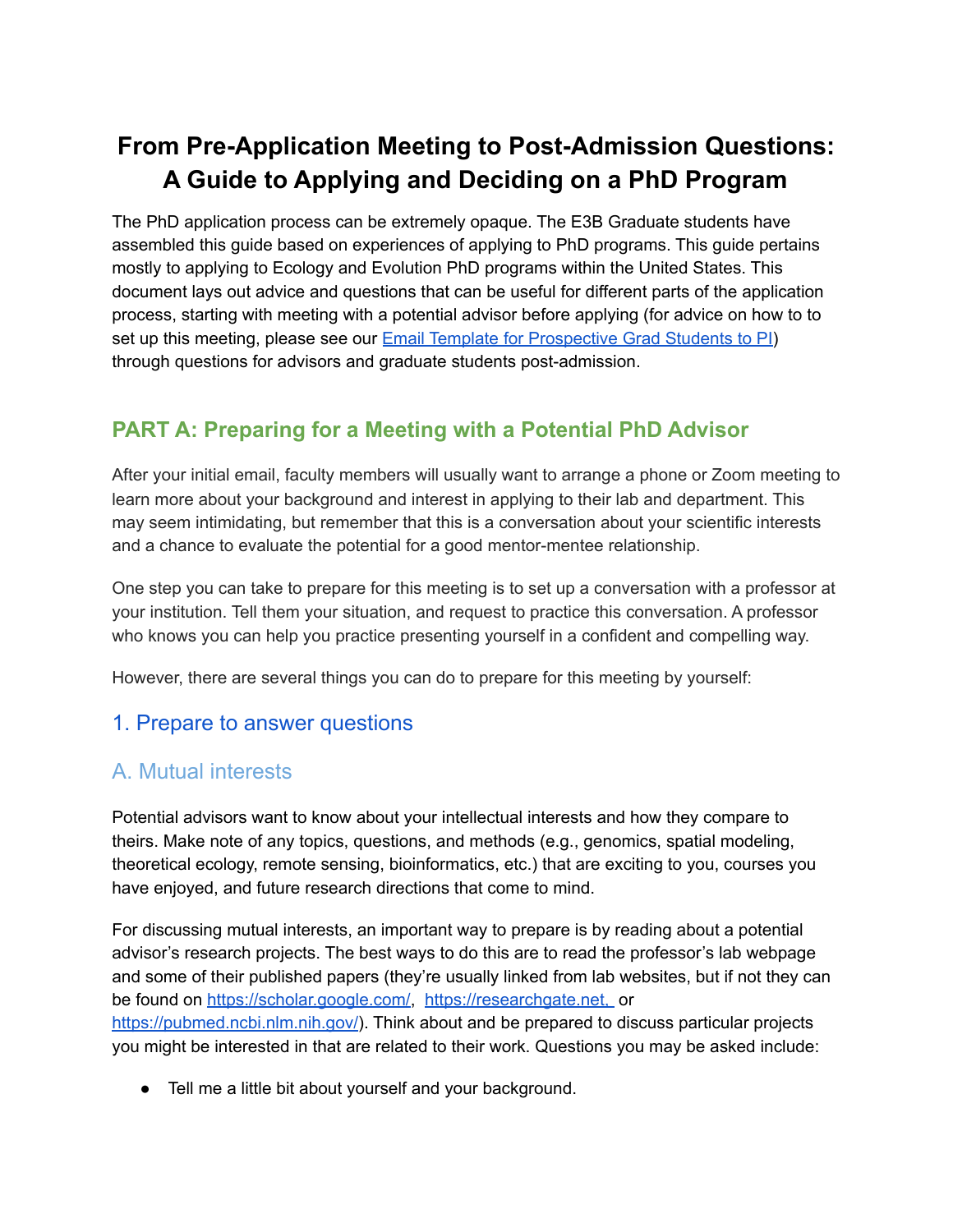- What are your research interests and why?
- Tell me more about your main research project during your masters and/or undergrad.
- What is an interesting paper you have read recently?
- What do you see as the most important questions in this field today?
- What aspect of the program is of greatest interest to you and why?
- Why is this lab a good fit for you?

### B. Skills, Strengths, and Qualities

Show potential advisors why they should invest their time in you. Let them know the qualities you bring to this relationship. Questions you may be asked on this topic may include:

- What past experiences have helped prepare you for graduate school?
	- What was the biggest challenge you have encountered in your research or professional work and how did you deal with it?
- How has your research experience prepared you for graduate school?
	- What questions did you help answer? (Note: it may be helpful to have a specific research project to discuss here).
	- Can you give examples of research troubles or failures that you have encountered? How did you address them?
- What do you think are your strengths and weaknesses, can you highlight them?
	- *○ The following examples are a few possible strengths—research or language skills, creativity, analytical techniques, programming skills, teaching experience, willingness to learn, enthusiasm, and commitment—though none is a requirement, and there are many other possibilities.*
- Why do you think you will be an asset to the program? To the lab?
- How do your interests and past experiences fit with the goals of the program?
- How do you work best? Independently or with a team?

# C. Goals

Professors enjoy working with students who are self-motivated. State your goals (for the PhD and your career goals) as you see them right now.

It may be difficult to name goals for what is a very long process, but perhaps you have skills you want to develop. You do not need to have a particular research project in mind when applying to a PhD program, it is completely acceptable to have skill-based goals. For example, you may want to develop computational or field work skills, and you feel this professor/lab will help you do that. Questions you may be asked include:

- What motivated you to apply to a PhD program? Why now? (*Note: There are many potential answers, but it is important to be able to articulate your reasons*.)
	- Why do you want to pursue a PhD in your area of interest?
- What are you looking to gain from your PhD experience?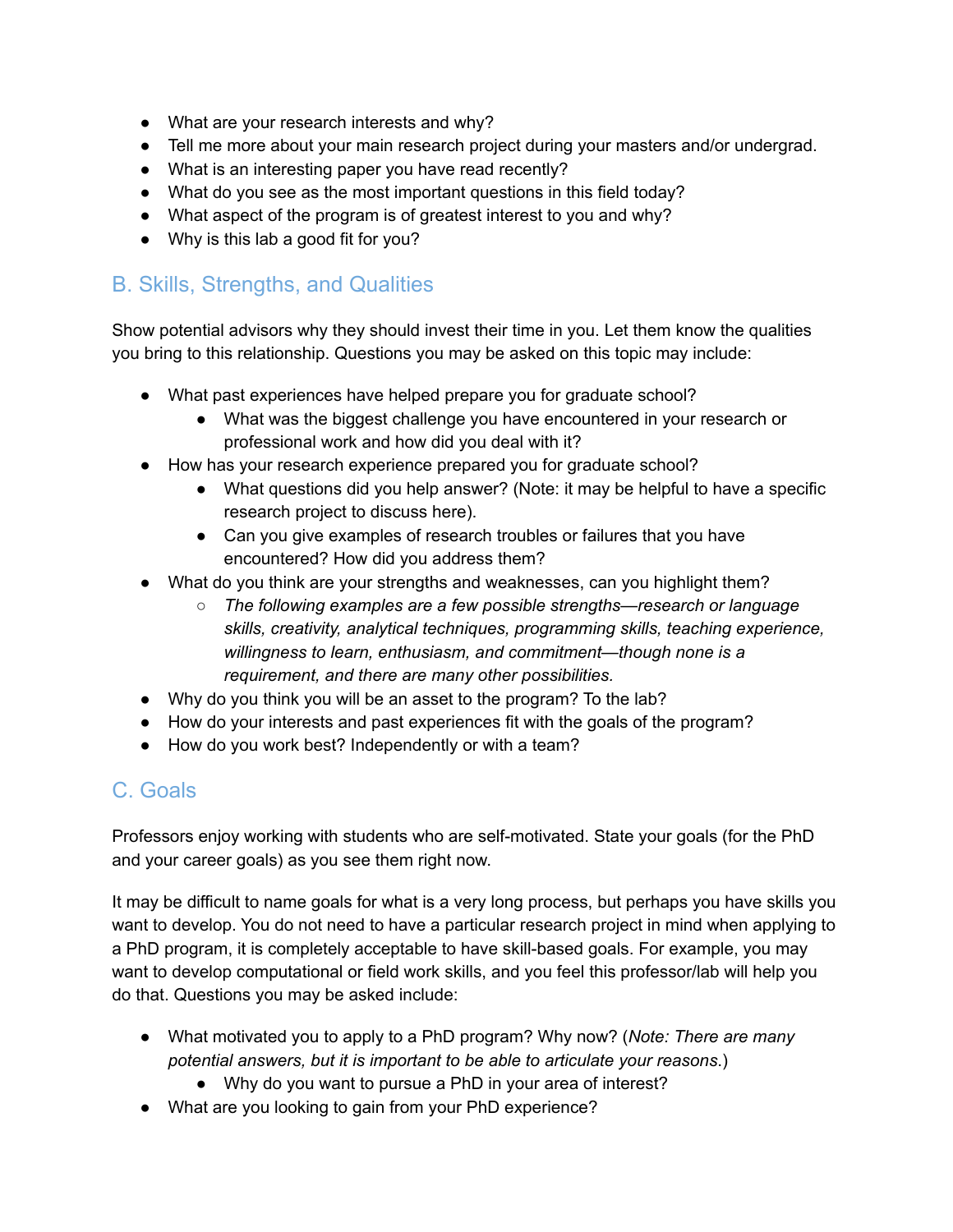- Where do you see yourself in the 5-10 years after the PhD? (*Note: Stating uncertainties is acceptable for this!*)
- What skills do you want to develop in this program? How do you plan to do that?

## D. Financial Support

Professors often encourage prospective students to apply for external fellowships to help offset the cost of the PhD. You may therefore hear questions such as:

- Do you know what fellowships you are eligible for?
- Do you plan to apply to any fellowships this year?

#### E. Handling Illegal or Inappropriate Questions

According to Title VII of the Civil Rights Act of 1964, interview questions are illegal if they pertain to an applicant's: race, color, or national origin; disability; religion; sex, gender identity, or sexual orientation; age or genetic information; disability; religion; pregnancy status; marital status or number of children; and citizenship.

Sometimes professors will ask inappropriate questions, either because they are not thinking about interview protocol or because they are genuinely interested in learning more about you. However, others may be looking for this information because they want to maintain a certain lab culture or funding status. If you are asked illegal or inappropriate questions, it is best to respond in a way that addresses the concerns the professor may be expressing, without giving them the specific information they are looking for (unless you are willing to do so). You are well within your rights to refuse to answer a question. However, it may be worthwhile to prepare a deflection or an answer.

Below are examples of questions that are considered illegal to ask. If you hear questions such as these during the interview, it may be a red flag (i.e., you may want to reconsider working with them). However the questions may be asked legally in a round-about way.

- Where were you born? What is your native language?
	- *○ The legal version: What languages do you speak, read, or write fluently?*
- Are you a US citizen?
	- *○ The legal version: Are you authorized to work in the US? Will you now or in the future require visa sponsorship?*
- How long have you lived here? How long have you lived in the US?
	- *○ The legal version: What is your current address? Do you have any alternative locations where you can be reached?*
- How old are you?
- Are you married?
	- *○ The legal version: Have you worked or earned a degree under another name?*
- How many children do you have or plan to have?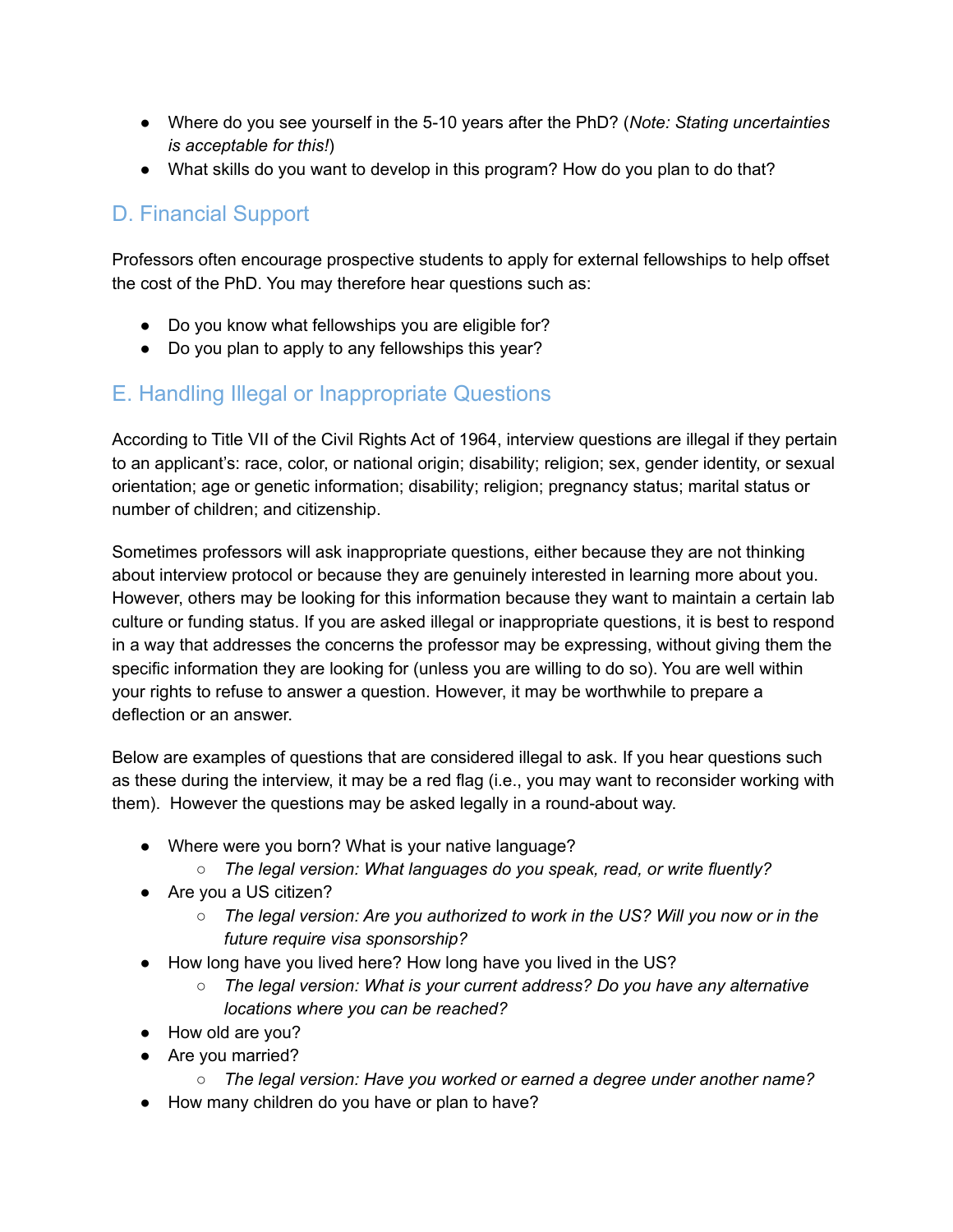- *○ The legal version: Can you travel for fieldwork? What days can you work? What hours can you work? What are your long-term career plans?*
- Do you have any disabilities? How does your condition affect your abilities?

## 2. Prepare to ask questions.

Keep in mind, you are deciding whether to work with a potential advisor just as they are deciding whether to work with you. They know this and will be expecting questions from you. Additionally, many faculty use the questions that you ask as a way to gauge your level of preparedness and initiative.

# A. Project Development & Management

The main reason you are talking to this professor is because you are interested in developing a project with them. It is important to understand their expectations for conducting day-to-day activities, developing project ideas, and working towards larger project or dissertation milestones. During the meeting, you may want to ask:

- What are current projects going on in the lab?
	- *Hearing about the breadth of research topics and questions in the lab can give you a sense of the potential for developing a dissertation project outside of the professor's main research area or field site. Note: if having this flexibility is of particular importance to you, it may be worthwhile to ask the professor directly later on in the application process, or to ask other graduate students.*
- Can you tell me about your lab set-up?
	- *Be mindful of if the professor has the appropriate space and equipment to address your research questions*.
- Can you tell me about your philosophy on authorship?
- What are expectations for new students in the first year of their program? What is the onboarding process like?
	- *Some advisors may want you to focus on coursework and developing research interests; others may prefer you to hit the ground running on research projects.*

# B. Financial Support

It is important to get a sense of whether or not you and your project will be financially supported throughout your dissertation. As a first step, it is a good idea to research doctoral fellowships that you are eligible for. Keep in mind that you may be asked questions about this (see Part A, Section D). As this part of the conversation is happening, you may want to ask:

- What is the funding structure for PhD students in the program/department?
	- *In the United States, it is not typical or acceptable for PhD students to pay tuition or fund themselves out of pocket.*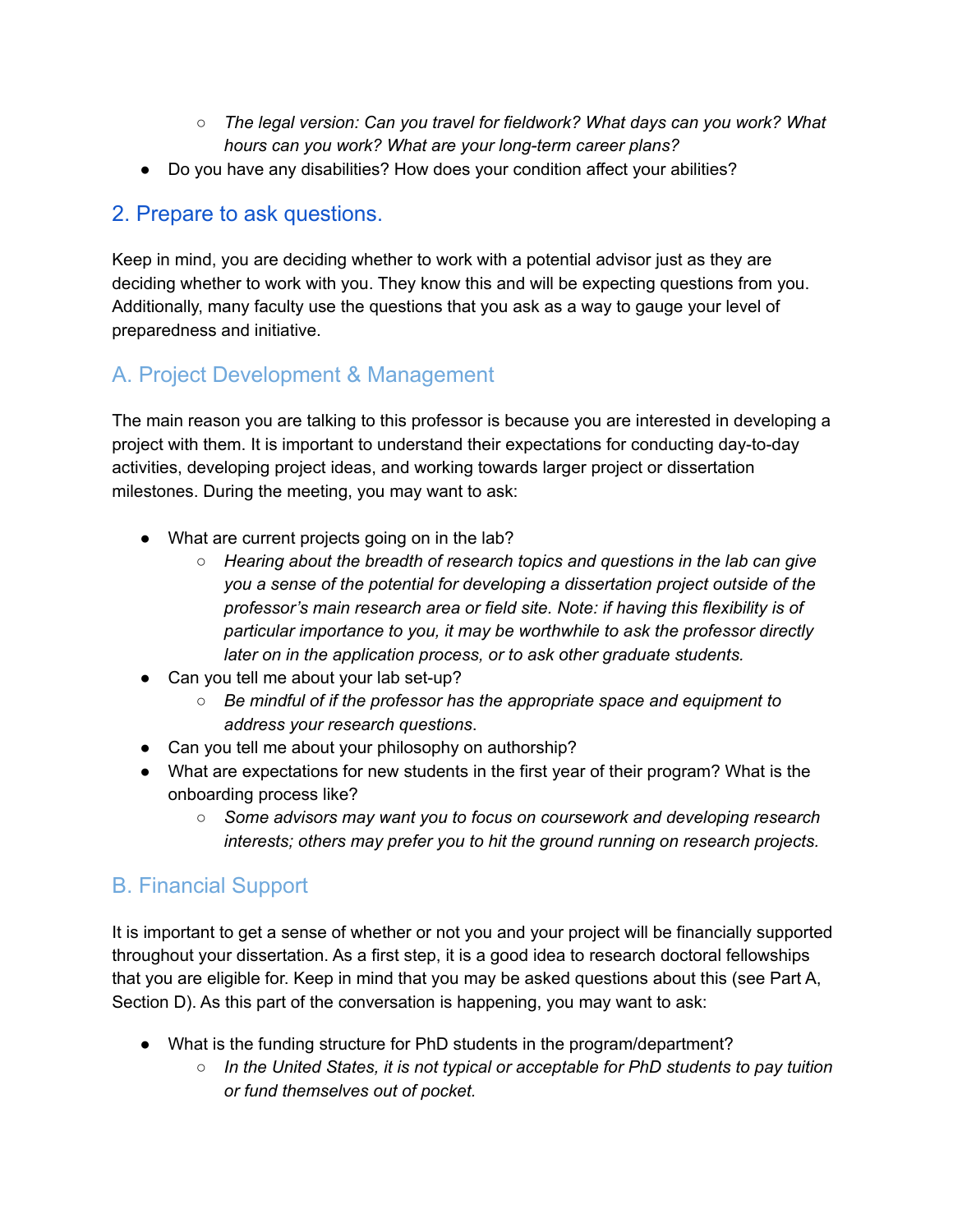- Does financial support remain available for students until they complete the program?
- Do the sources of funding for PhD students change throughout your program?
- Do you recommend applying to any additional pre-doctoral fellowships?

If the fellowships you are interested in call for you to write a research grant with this professor (e.g., NSF GRFP), begin thinking about what research questions you want to propose with this professor. You may want to ask them:

● Would you be able to work with me to develop a research proposal for *X* grant?

## C. Department & Lab Culture

The department and lab that you join for your PhD will be your home base for 5+ years. It is important to get a sense of the general culture and community within these spaces. You may be interested in finding out whether the professor keeps tabs on the well-being of their students and prioritizes mental health, or if the lab has good relationships with other lab groups in their department and in their field. During the meeting, you may want to ask:

- How many people are a part of your lab at a given time?
- How would you describe the culture of your lab?
- How do your lab meetings run?
- How would you describe the culture of the department as a whole?
- What are the dynamics across labs in the department? Do there tend to be collaborations or joint initiatives across labs, or across other institutions in the area?
- If applicable: What have previous lab members accomplished? Where are they now?

Make note of any follow-up questions and keep these in mind as you plan to talk to former/current students (See Part B). If you feel it would be helpful, you can ask the professor to recommend a current grad student in their lab to talk to. This will help you get more information about the lab, and it will demonstrate to the potential advisor that you are putting in effort to get to know the lab well (See Part B2).

## D. Availability

To understand how much time the professor will be able to give to you, ask about their other commitments. Also find out from other students how much time this person normally gives to students (see Part B). You'll need to evaluate whether or not the amount of time the professor alotts to students will be enough for you or even too much for you. Some advisors may be too hands-off for your needs, while others may be too hands-on and inclined to micromanage. Think about how much guidance versus independence will be best for your personality, productivity, and growth as a scientist, and look for an advisor who is a good match for you specifically. You can ask: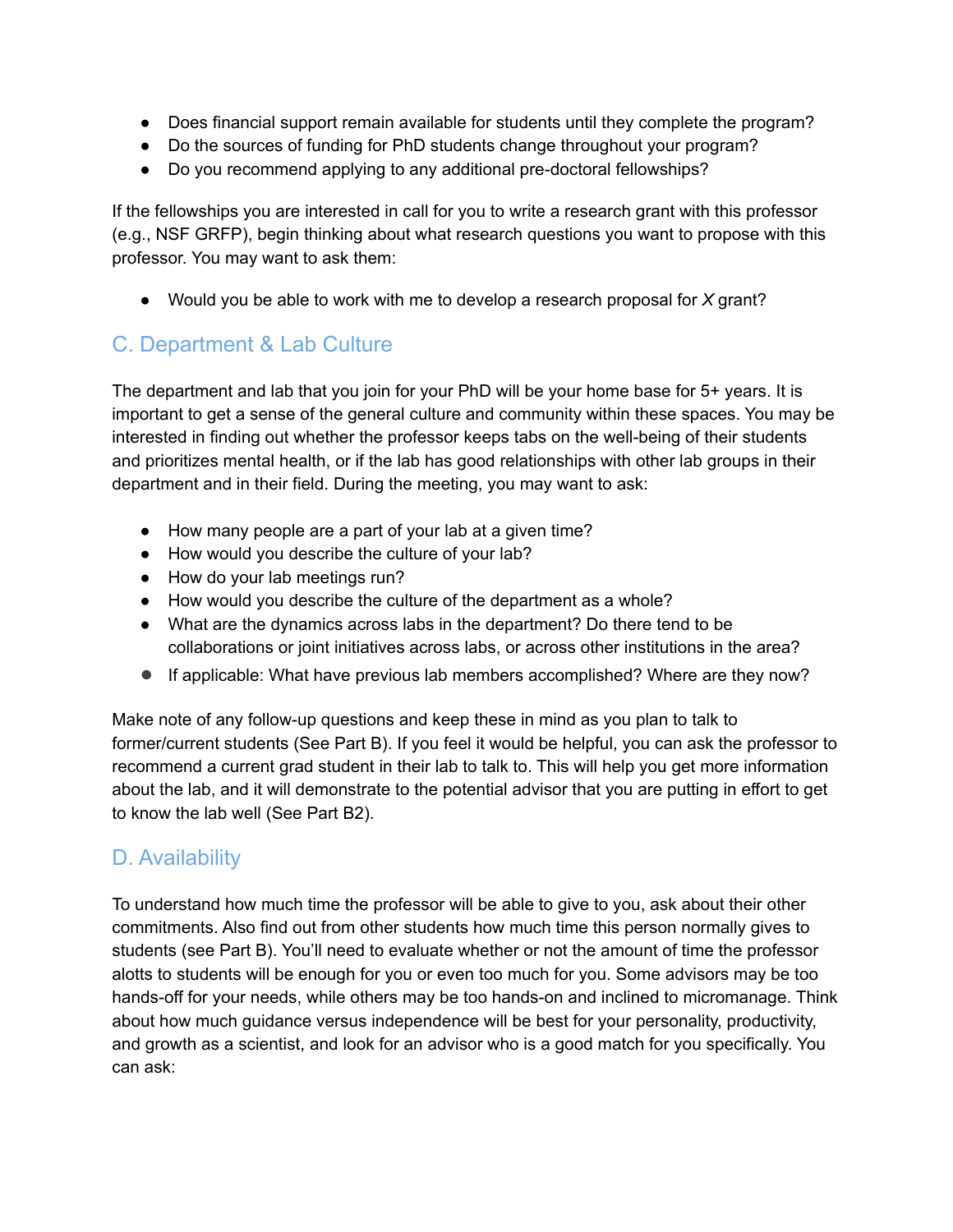- How often do you meet with your graduate students?
- What do your meetings with students usually look like?
- Do you have any plans for sabbatical in the near future? If so, how do you plan on staying in contact with your students?

#### E. Communication Style

From this initial meeting, you should be able to clearly understand the professor and feel you are able to effectively communicate your thoughts and ideas. Do you think you will be able to work closely with this person? Do they listen attentively to your ideas and concerns, and ask good follow up questions?

#### **PART B: After Meeting with a Potential PhD Advisor**

#### 1. Send Follow-Up Communication

Follow-up via e-mail to thank them for their time and let them know that what you learned was fruitful. Initial meetings will probably give you a sense of a person as a potential mentor; however, you do not need to make any decisions immediately! Allow yourself and the potential advisor time to reflect. Let them know of your plans to apply to the program and that you will get back in touch when you submit your application (or sooner if you have further questions).

#### 2. Contact Graduate Students & Postdocs

Make sure to contact several current and past graduate students in the lab (via email), as well as postdocs, to learn more about different perspectives on the lab culture, expectations, and what it's like working in that lab and with that advisor. Current graduate students and emails can usually be found on lab and department websites. Consider asking them to chat on the phone or in-person during a campus visit, as some people may not want to share certain information in writing, so you get a more candid response than by email.

#### **PART C: Interviews and Post-Admission**

If you have been given an interview or admitted to a PhD program, congratulations!

As you think about whether you want to commit to a particular advisor, a PhD program, or pursuing a PhD more broadly, there are several important factors to consider. Often prior to admission you will be brought to an on-campus interview. Since the Covid-19 pandemic, some of these traditionally in-person interviews have moved online. Either way, the following questions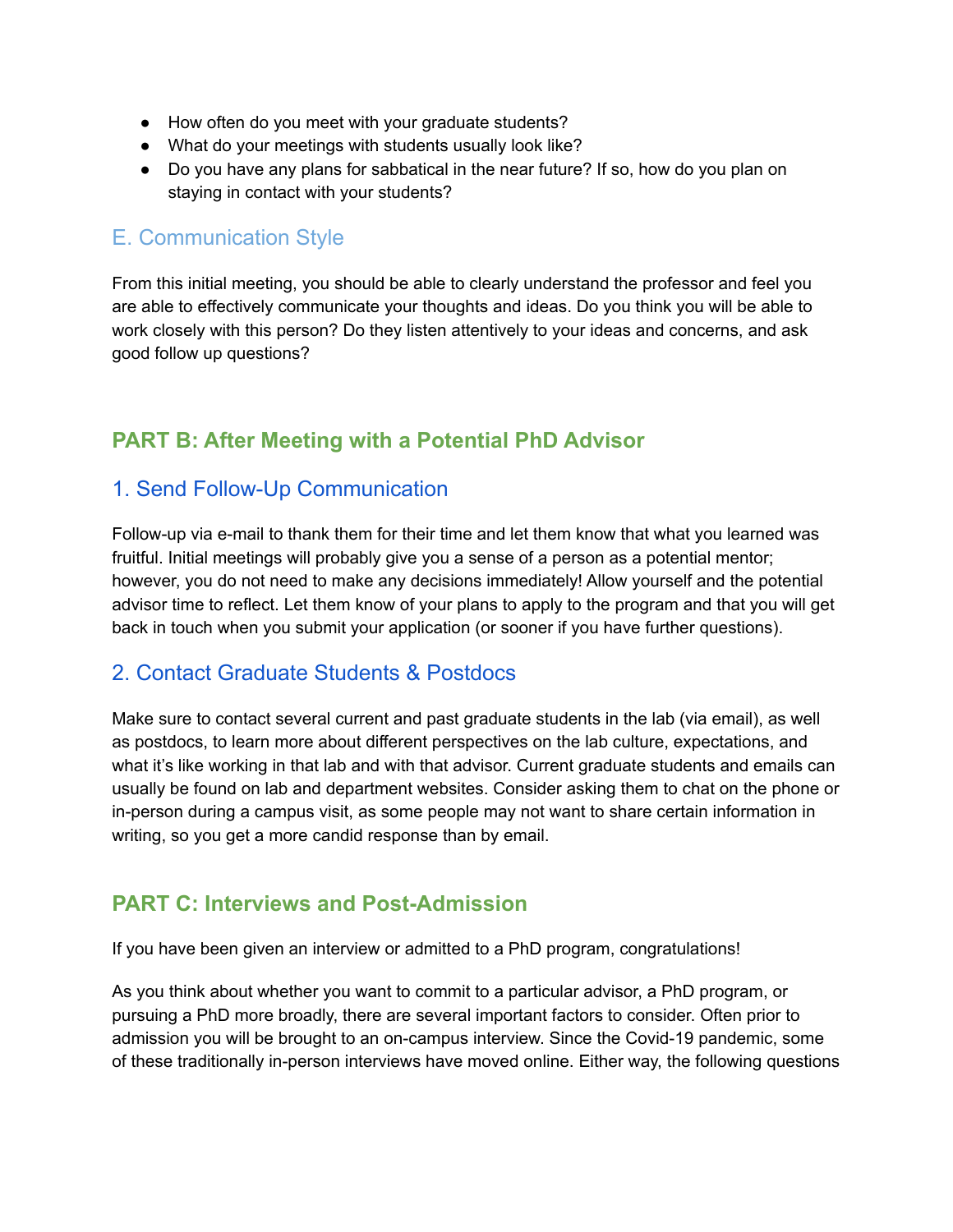are great for when you are farther along in the application process (either doing interviews or after you've been admitted).

## 1. Learn about expectations

It is important to know what a potential advisor considers to be a normal workload for graduate scholarship. These questions may also be asked to graduate students and postdocs who have experience working with this professor (Step B2), however it is also important to hear about expectations directly from the PI. Questions to ask may include:

- What is your philosophy on work-life balance for your graduate students?
- What are your expectations for time committed to research per week? How does this fluctuate (if at all) with coursework or teaching assistant duties?
	- *○ Does this align with the time you are willing or able to commit?*
- What is your expectation about graduate students working out of a campus office versus working remotely?
	- *○ Do they expect you to have certain hours on campus? Or are they fine if you work remotely and during any hours as long as you are being productive?*
- What are your expectations about time off and vacation? *Some advisors can be very strict about this while others are flexible so it's important to establish the expectations right away.*
- Are you ok with students developing their own research system?

# 2. Learn about graduate student finances and living conditions

Understanding graduate student compensation and how it compares to the cost of living in the location of the University. Though questions about money can seem sensitive, graduate students are often more than willing to talk about money and how it works at their institution. Again, you are considering moving somewhere for 5+ years, and understanding what your financial situation will be while in graduate school is a crucial part of the decision-making process. You can absolutely ask the potential PI all of these questions, but you may find that you'll get more information from current/previous graduate students or departmental administrators as they just tend to be more informed about graduate student compensation. You could ask:

- How much do graduate students typically make in your department?
- Are there institutional fellowships that augment this?
- Do you feel you make enough money to live on?
- Are the graduate students at your institution unionized? What is the status of the union? Are there union dues?
- What does summer funding look like?
- Is funding tied to TAships? How does this play out?